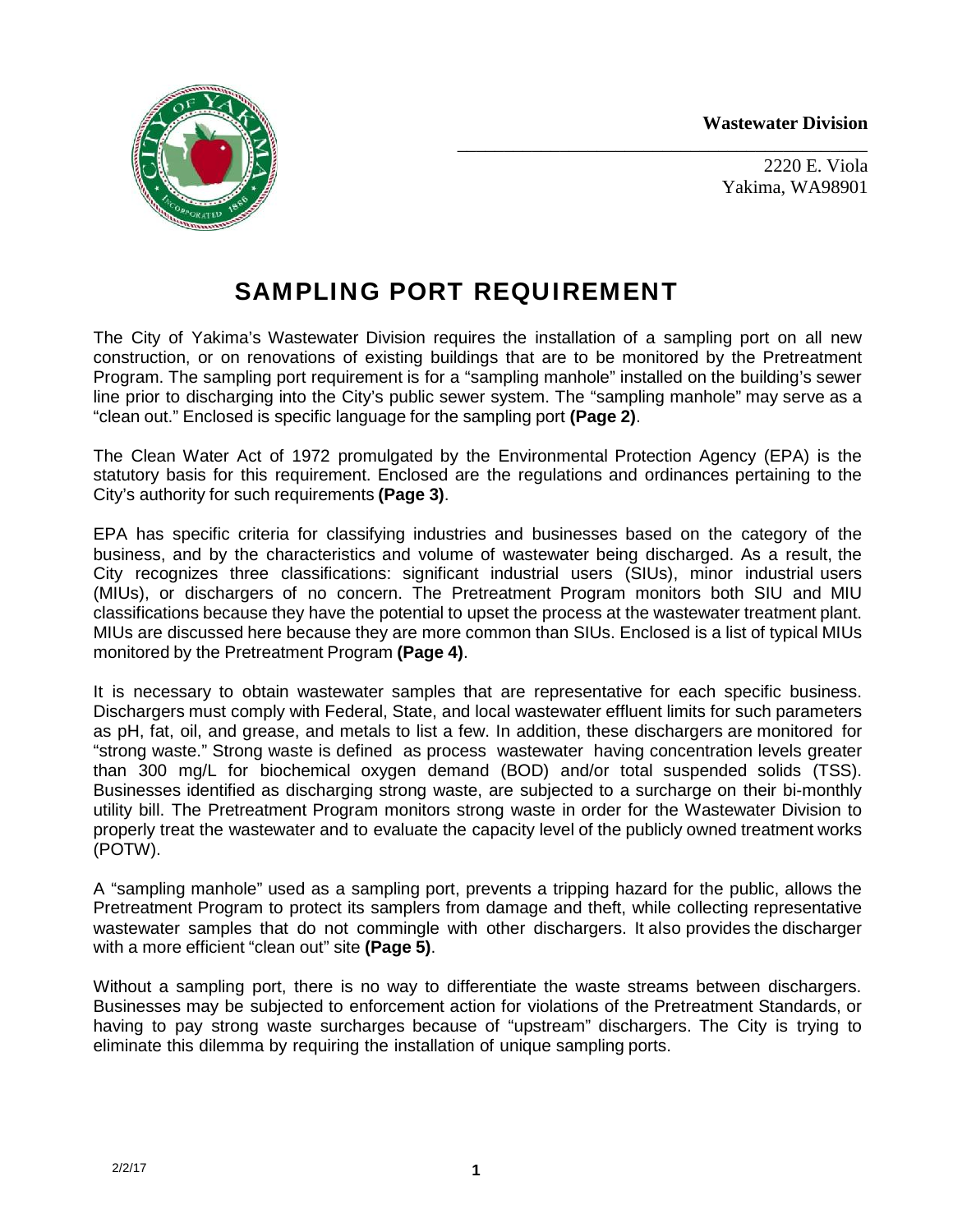# **Sampling Port**

All new construction or construction to existing buildings of businesses that are to be monitored by the Pretreatment Program, shall install a sampling port on the building's sewer line such that it is representative of total flow prior to discharging into the City's public sewer. The determination for monitoring shall be based on information provided by non-residential building sewer permit applications. In addition, when notified by the Code Administrator or Wastewater Manager, any existing business shall have ninety days to install a sampling port in their building sewer line when a requirement has been determined. The Code Administrator and the Wastewater Manager shall determine the location of sampling ports.

The owner of the property is responsible for the installation, expense, liability, and maintenance of the sampling port to ensure it to be safe and accessible at all times to the Pretreatment personnel. Sufficient room shall be provided as to allow sampling equipment to be used to monitor and collect wastewater samples to be analyzed for compliancy in accordance with Federal, State, and local rules and regulations.

The waste stream monitored by the sampling port shall be representative only for that particular business by consisting of all its generated discharges, not commingle with other dischargers, and have no bypass capabilities.

In the event that no sampling port is available, the sampling port shall be considered to be the nearest downstream manhole in the public sewer to the point at which the building is connected.

Type of Sampling Port

### Sampling Manhole

- 1. Minimum dimension shall be 24 inch in diameter x 3 feet in depth.
- 2. Sampling manhole shall utilize a standard manhole frame and cover.
- 3. Building sewer line shall be of sufficient length as to allow for representative wastewater sampling to occur with the use of the sampling manhole.
- 4. The sampling manhole may serve as a "clean out."
- 5. Sampling manholes shall be constructed out of concrete as shown on page 5. Other materials such as PVC or Fiberglass may be considered if they meet all specifications and are pre-approved by the City Engineer.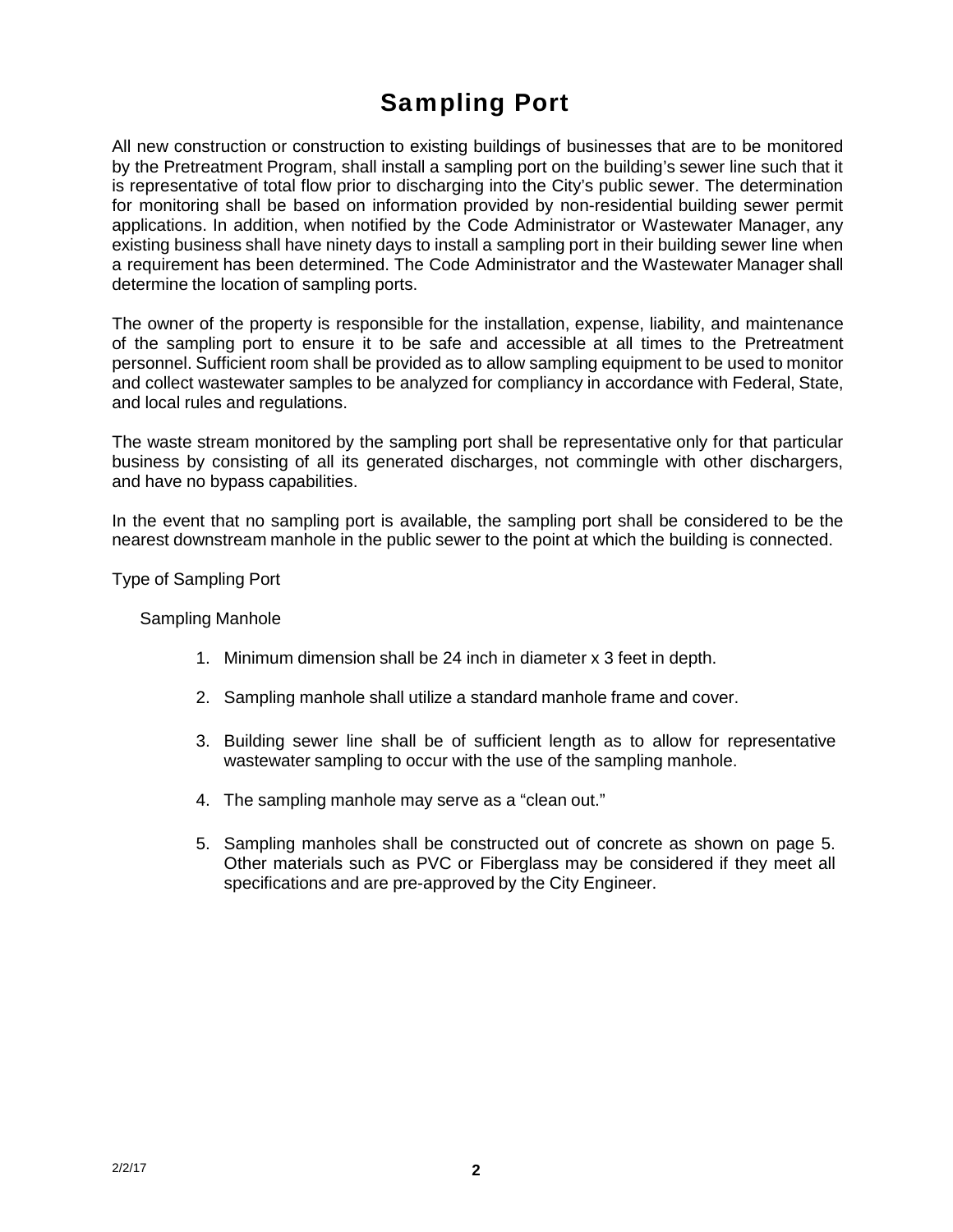## **Code of Federal Regulations General Pretreatment Standards**

## **40 CFR 403**

(f) *POTW pretreatment requirements.* A POTW pretreatment program must be based on the following legal authority and include the following procedures. These authorities and procedures shall at all times be fully and effectively exercised and implemented.

(1) *Legal authority.* The POTW shall operate pursuant to legal authority enforceable in Federal, State or local courts, which authorizes or enables the POTW to apply and to enforce the requirements of sections 307 (b) and (c), and 402(b)(8) of the Act and any regulations implementing those sections. Such authority may be contained in a statute, ordinance, or series of contracts or joint powers agreements which the POTW is authorized to enact, enter into or implement, and which are authorized by State law. At a minimum, this legal authority shall enable the POTW to:

- (i) Deny or condition new or increased contributions of pollutants, or changes in the nature of pollutants, to the POTW by Industrial Users where such contributions do not meet applicable Pretreatment Standards and Requirements or where such contributions would cause the POTW to violate its NPDES permit;
- (ii) Require compliance with applicable Pretreatment Standards and Requirements by Industrial Users;

## **City of Yakima Municipal Code Ordinances**

## **7.65.150 Monitoring equipment.**

- A. The City may require a discharger to install and operate, at the discharger's own expense, monitoring equipment to allow inspection, sampling and flow measurement of all discharges into the sewer system, to assure compliance with this chapter. The monitoring equipment shall be situated on the discharger's premises, except that if such a location would be impractical or cause undue hardship on the discharger, the City may allow such equipment to be installed in an accessible public street or sidewalk area.
- B. There shall be ample room in or near such monitoring equipment to allow accurate wastewater sampling and preparation of samples for analysis by the discharger and the City. The monitoring equipment shall be maintained at all times in a safe and proper operating condition at the expense of the discharger.
- C. All monitoring equipment shall be installed and maintained in accordance with all applicable standards and specifications. All devices used to measure wastewater flow and quality shall be calibrated to ensure their accuracy. (Ord. 3491 § 2 (part), 1992).

## **7.65.160 Inspection and sampling.**

- A. To assess compliance with this chapter, independent of any information provided by an industrial discharger, the City shall have the right to inspect, conduct surveillance of, and collect wastewater samples from all monitoring equipment, sewer lines and plant facilities, and to examine and copy any discharge related records, during all hours that a discharger is operating or whenever employees are on the premises. The City will normally schedule such inspections upon seven (7) days notice, but, if deemed appropriate or necessary, shall have the right to make unscheduled inspections without prior notice. A permitted or authorized discharger, as a condition of their permit, shall sign a form provided by the City, that allows authorized City employees right of entry to the dischargers facility to carry out the duties of the Wastewater Division under this chapter. The City shall have the right to erect or install, on the discharger's property, such devices as are reasonably necessary to conduct sampling, inspection, compliance monitoring or metering operations. It will be unlawful under this chapter to interfere with any City sampling equipment or samples.
- B. Where an industrial discharger has security measures in force which require proper identification and clearance before entry into its premises, the industrial discharger shall make necessary arrangements with its security guards so that, upon presentation of suitable identification, personnel from the City, state, and EPA will be permitted to enter without delay, for the purposes of performing their specific responsibilities.
- C. Failure to allow inspection, sampling, monitoring, metering or copying as authorized by this section shall be grounds for termination of wastewater treatment services as wellas any other enforcement action authorized under this chapter and deemed appropriate by the Wastewater Manager.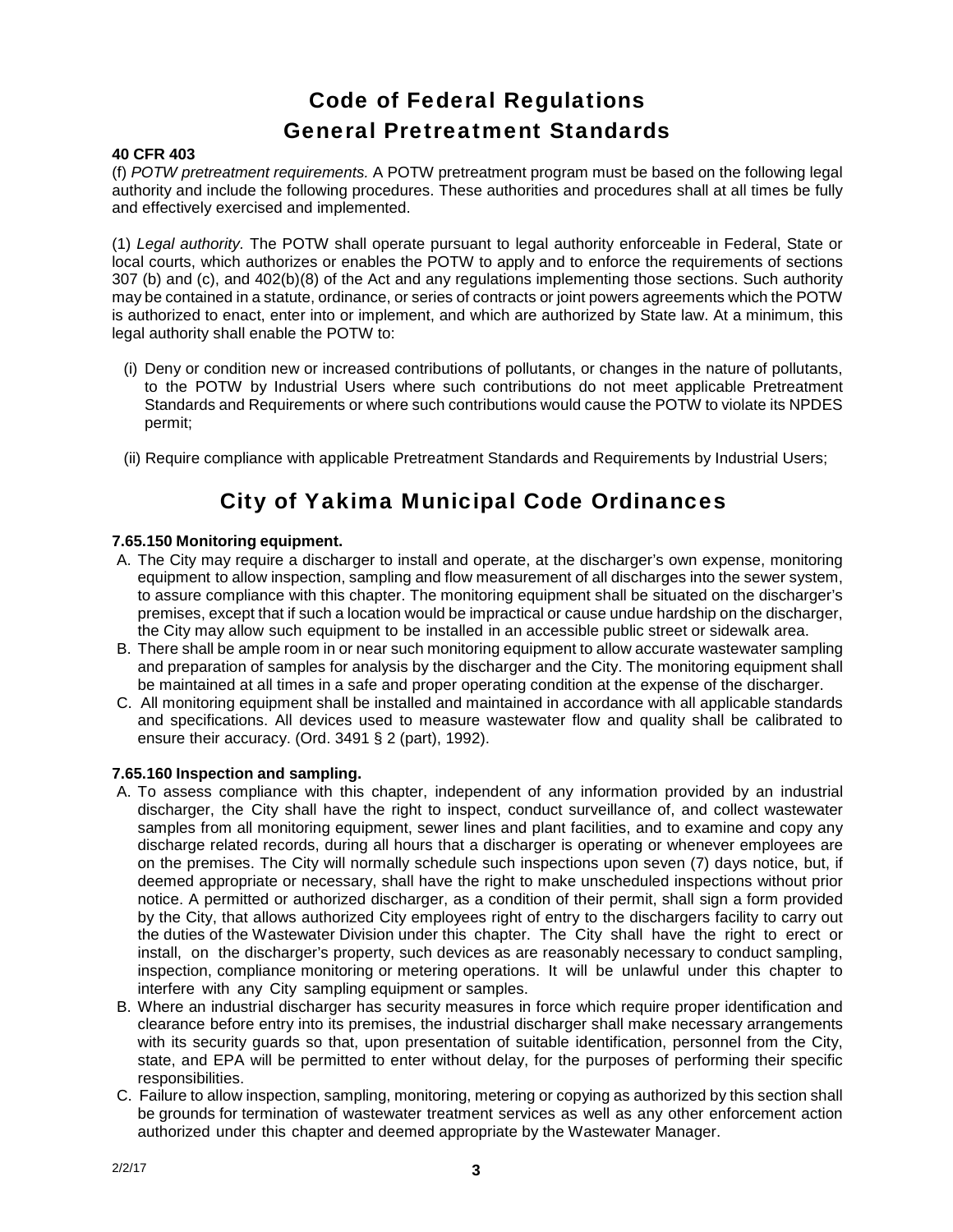## **MINOR INDUSTRIAL USERS (MIUs) (BUSINESSES MONITORED BY THE PRETREATMENT PROGRAM)**

## **FOOD ESTABLISHMENTS**

- 1. Restaurants
- 2. Cafeterias (schools, nursing homes, hospitals, etc.)
- 3. Bakeries
- 4. Convenient Stores (prepare/serve food)
- 5. Bars/Taverns (prepare/serve food)
- 6. Grocery/Deli (prepare/serve food)

## **LAUNDRY FACILITIES**

- 1. Laundromats
- 2. Hotels/motels
- 3. Dry Cleaners

#### **CLINICS**

- 1. Medical
- 2. Dental
- 3. Chiropractic
- 4. Veterinary

## **AUTOMOTIVE**

- 1. Car Washes
- 2. Auto Detailers
- 3. Auto Repair Shops
- 4. Auto Body Repair Shops
- 5. Paint Shops
- 6. Radiator Shops
- 7. Lube/Oil Services

## **AGRICULTURAL**

- 1. Controlled Atmosphere (CA rooms)
- 2. Agriculture Products/Chemicals

#### **MISCELLANEOUS**

- 1. Metal Fabricators
- 2. Photo Finishing Shops
- 3. Industrial Manufactures
- 4. Printing Shops
- 5. Others

*This list of minor industrial users is not exclusive. If the Pretreatment Program determines that a business has the potential to upset the wastewater treatment process, they shall be monitored.*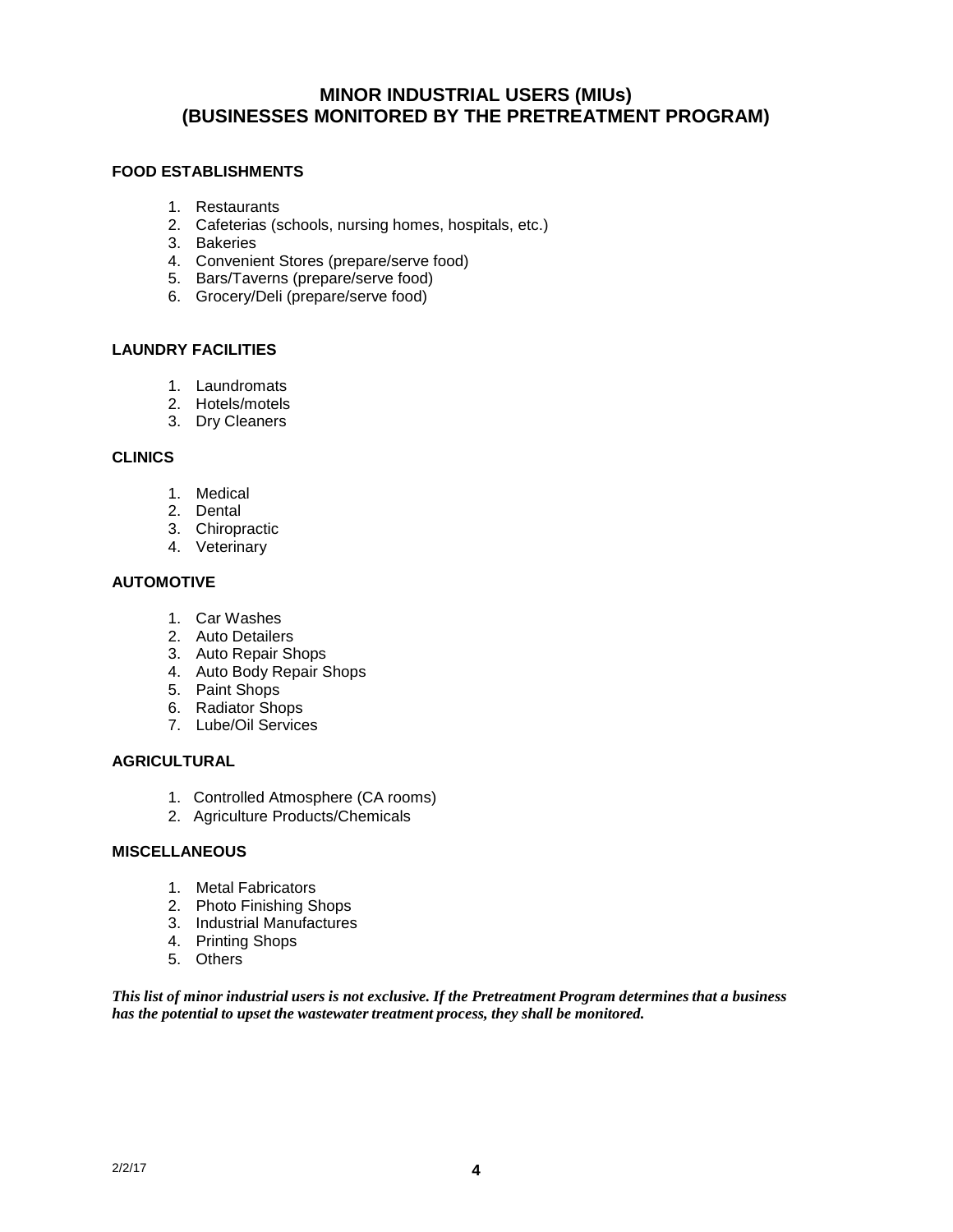



City Of Yakima 129 North Second Street Engineering Division Yakima, Washington

City of Yakima - Standard Detail **SAMPLING MANHOLE** 

NOT TO SCALE Revision 12 - 2016